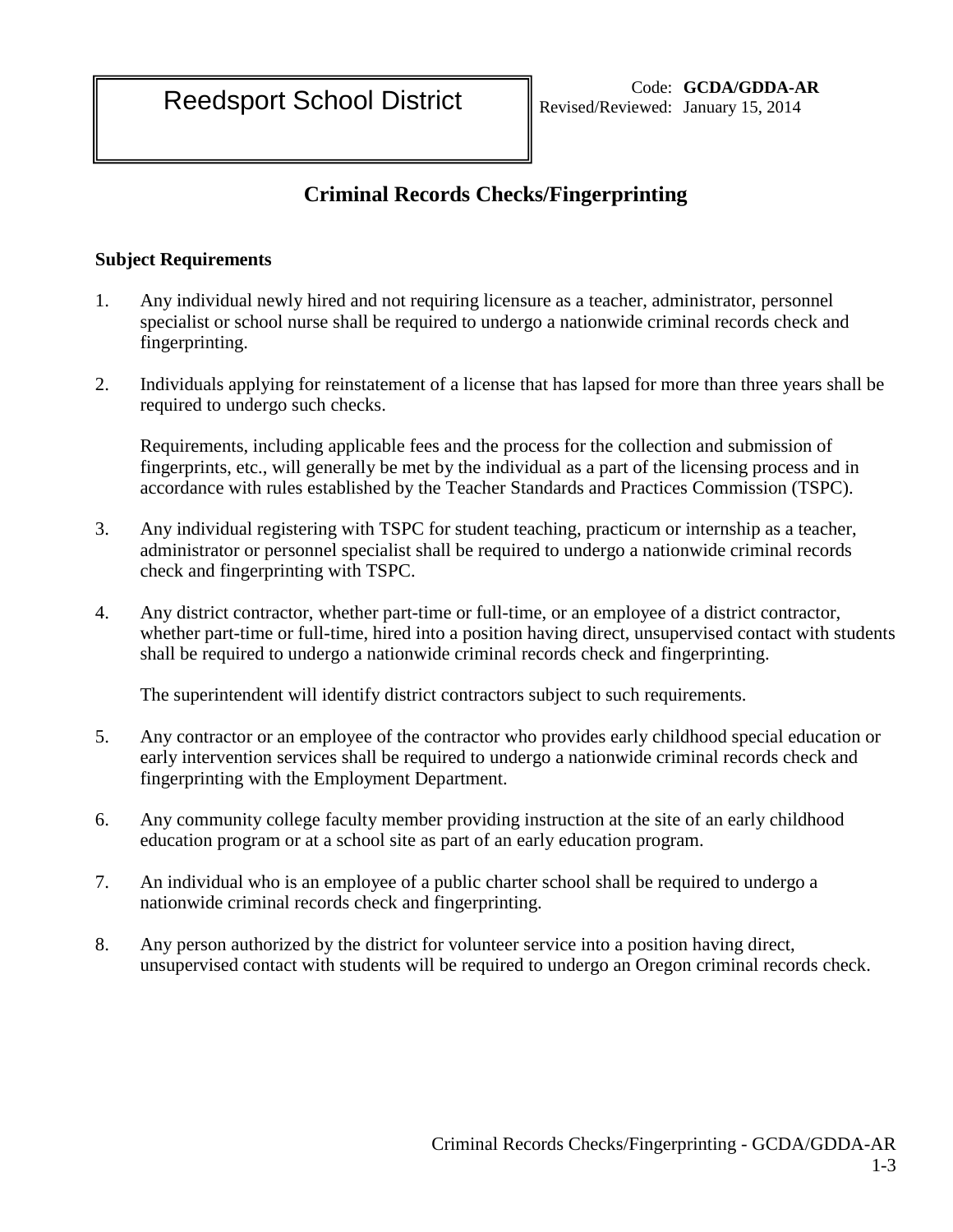An exception will be made to criminal records checks and fingerprinting if the district has on file evidence from a previous employer documenting a successfully completed Oregon and FBI criminal records check. Evidence will be either a copy of the records check or a written statement of verification from a supervisor or officer of the previous employer. Furthermore:

- 1. The Oregon Department of Education (ODE) or TSPC verification of a previous check shall be acceptable only in the event the district can demonstrate records are not otherwise available;
- 2. Additional evidence that the employee has not resided outside the state between the two periods of time working in the district shall be maintained.

### **Notification**

- 1. The district will provide notification to individuals subject to criminal records checks and fingerprinting of the following:
	- a. Such checks are required by law and/or Board policy;
	- b. Any action resulting from those checks may be appealed as a contested case;
	- c. All employment or contract offers are contingent upon the results of such checks;
	- d. A refusal to consent to criminal records checks or fingerprinting or falsely stating on district employment applications, contracts or ODE fingerprint forms as to conviction of a crime shall result in immediate termination from employment or contract status.
- 2. The district will provide notice through such means as employment applications and contract forms.

#### **Processing/Reporting Procedures**

- 1. Any individual subject to criminal records checks and/or fingerprinting shall, as part of the application process, complete the appropriate forms as provided by ODE.
- 2. If the individual is subject to fingerprinting, he/she will be required to report within three working days to an authorized fingerprinter for fingerprinting. Fingerprints may be collected by one of the following:
	- a. Employing district staff;
	- b. Contracted agent of employing district;
	- c. Local or state law enforcement agency.

Individuals shall be subject to fingerprinting only after acceptance of an offer of employment or contract.

- 3. The individual is responsible for obtaining two fingerprint cards from an Oregon district, education service district, an Oregon-approved teacher education institution, ODE or TSPC.
- 4. The individual is responsible for submitting to the authorized fingerprinter two fingerprint cards and an 8 1/2" x 11" or larger envelope with postage affixed and addressed to the district personnel office.
- 5. To ensure the integrity of the fingerprinting collection and prevent any compromise of the process, the district will provide the name of the individual to be fingerprinted to the authorized fingerprinter and require that the individual submit a photo ID (driver's license or other) containing the